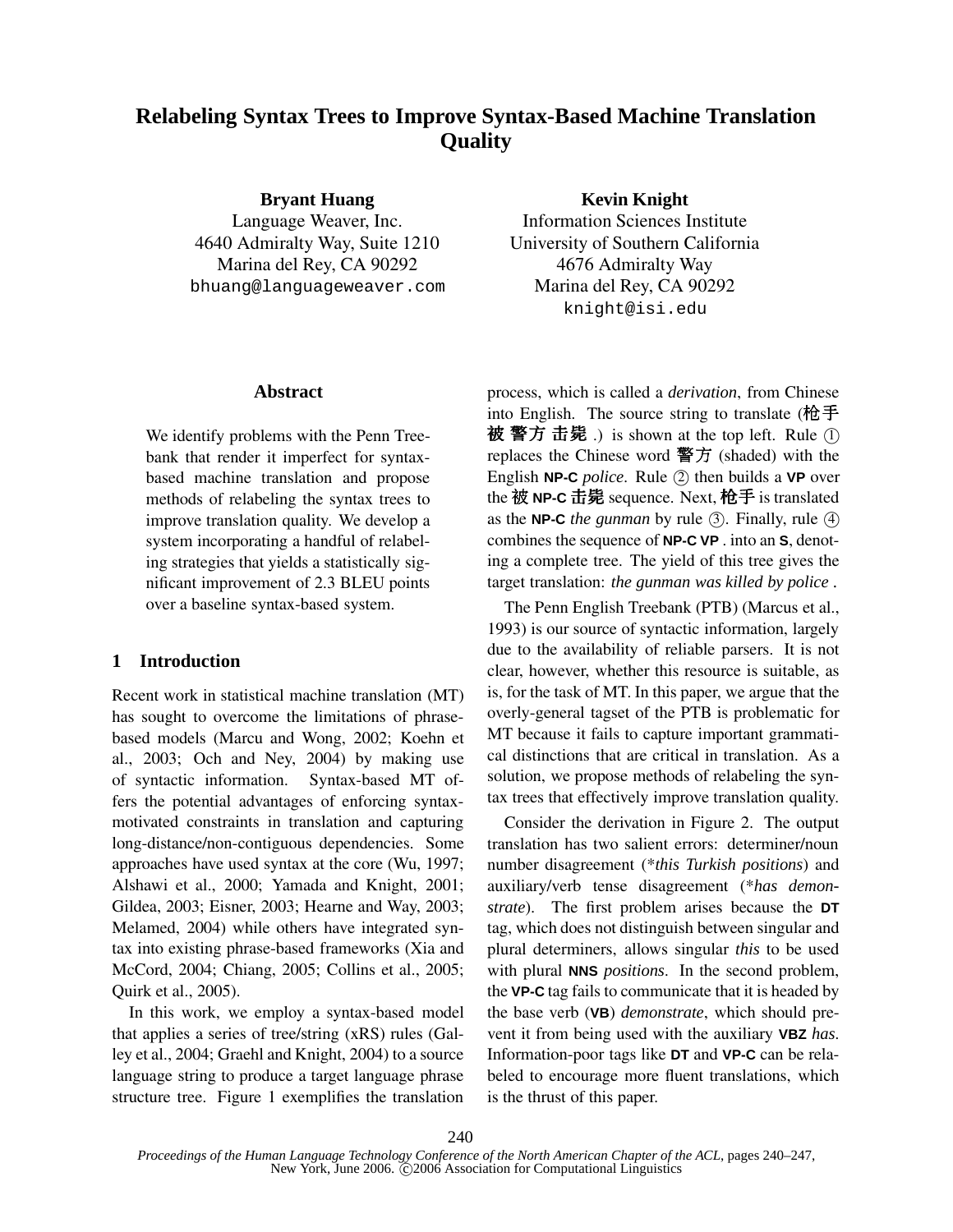

Figure 1: A derivation from a Chinese sentence to an English tree.

Section 2 describes our data and experimental procedure. Section 3 explores different relabeling approaches and their impact on translation quality. Section 4 reports a substantial improvement in BLEU achieved by combining the most effective relabeling methods. Section 5 concludes.

# **2 Experimental Framework**

Our training data consists of 164M+167M words of parallel Chinese/English text. The English half was parsed with a reimplementation of Collins' Model 2 (Collins, 1999) and the two halves were wordaligned using GIZA++ (Och and Ney, 2000). These three components — Chinese strings, English parse trees, and their word alignments — were inputs to our experimental procedure, which involved five steps: (1) tree relabeling, (2) rule extraction, (3) decoding,  $(4)$  *n*-best reranking,  $(5)$  evaluation.

This paper focuses on step 1, in which the original English parse trees are transformed by one or more relabeling strategies. Step 2 involves extracting *minimal* xRS rules (Galley et al., 2004) from the set of string/tree/alignments triplets. These rules are then used in a CKY-type parser-decoder to translate the 878-sentence 2002 NIST MT evaluation test set (step 3). In step 4, the output 2,500-sentence  $n$ best list is reranked using an n-gram language model trained on 800M words of English news text. In the final step, we score our translations with 4-gram BLEU (Papineni et al., 2002).

Separately for each relabeling method, we ran these five steps and compared the resulting BLEU score with that of a baseline system with no relabeling. To determine if a BLEU score increase or decrease is meaningful, we calculate statistical significance at 95% using paired bootstrap resampling (Koehn, 2004; Zhang et al., 2004) on 1,000 samples.

Figure 3 shows the results from each relabeling experiment. The second column indicates the change in the number of unique rules from the baseline number of 16.7M rules. The third column gives the BLEU score along with an indication whether it is a statistically significant increase  $($   $\blacktriangle)$ , a statistically significant decrease (▼), or neither (**?**) over the baseline BLEU score.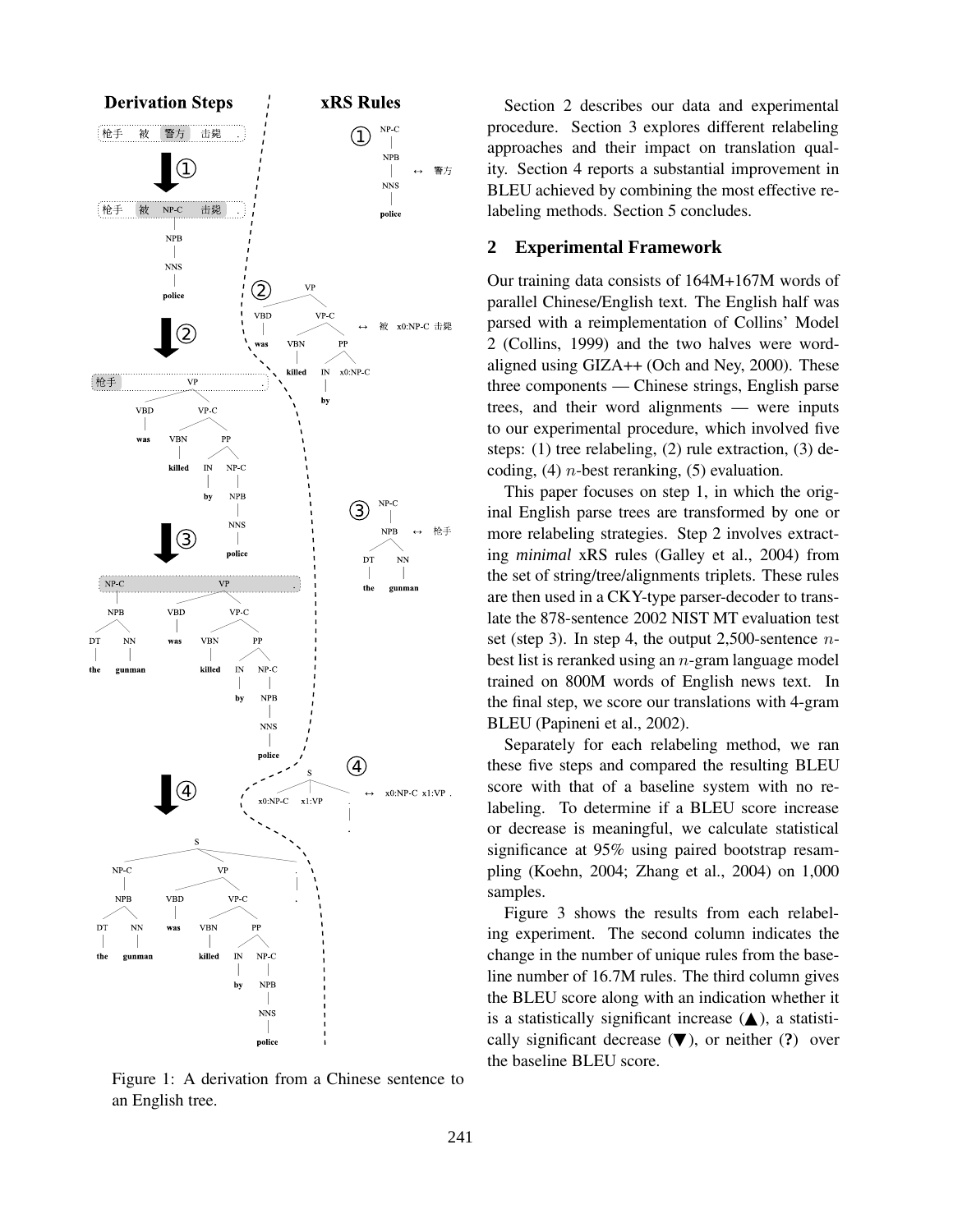

Figure 2: A bad translation fixable by relabeling.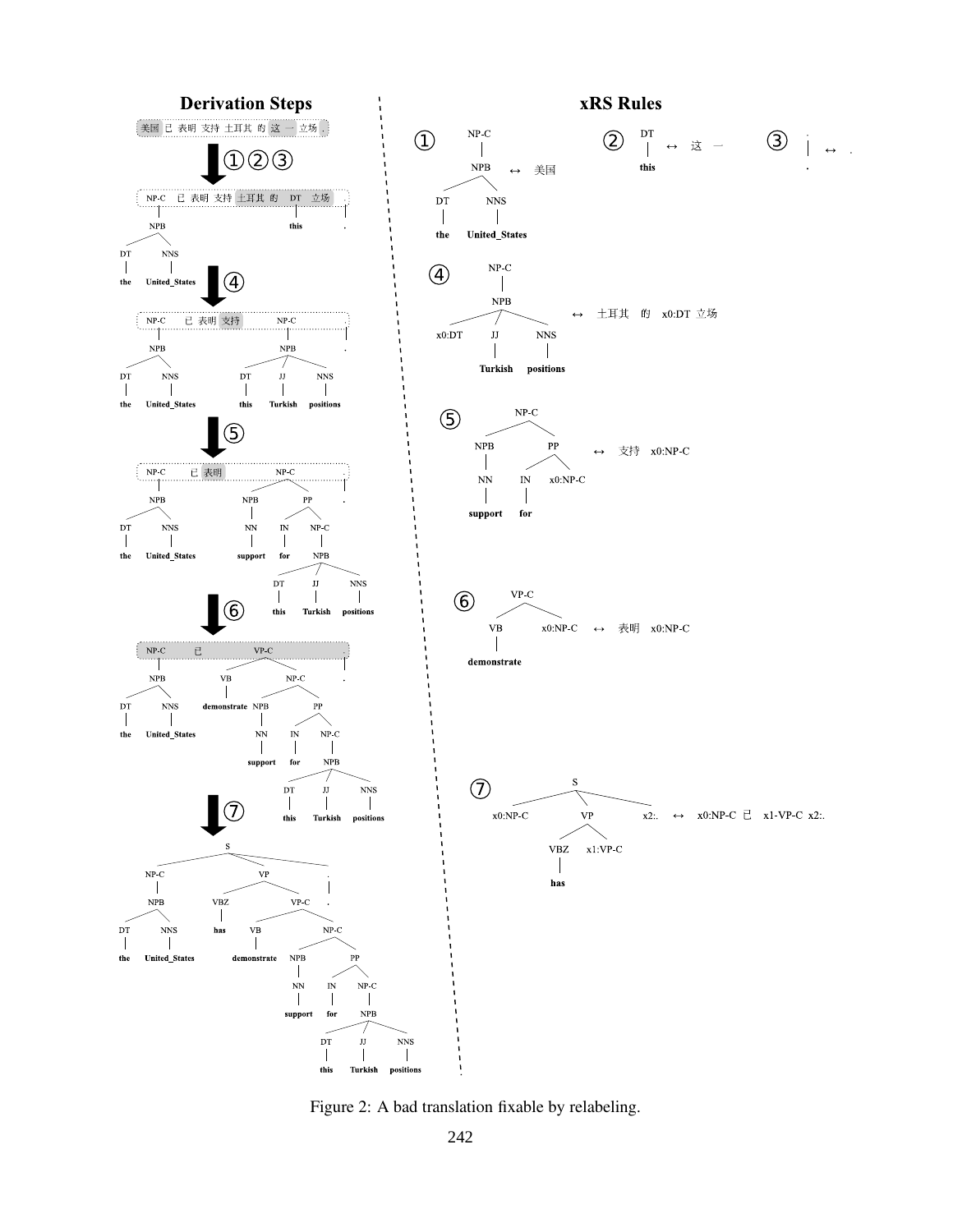| <b>Relabeling</b> |                | Variant $ \Delta$ # Rules | <b>BLEU</b> | Δ                   |
|-------------------|----------------|---------------------------|-------------|---------------------|
| <b>BASELINE</b>   |                |                           | 20.06       |                     |
| <b>LEX PREP</b>   | 1              | $+301.2K$                 | 20.2        | ▲                   |
|                   | 2              | $+254.8K$                 | 20.36       | ▲                   |
|                   | 3              | $+188.3K$                 | 20.14       | ▲                   |
| LEX_DT            | $\overline{1}$ | $+36.1K$                  | 20.15       | $\blacktriangle$    |
|                   | $\overline{c}$ | $+29.6K$                  | 20.18       | ▲                   |
| LEX_AUX           | ī              | $+5.1K$                   | 20.09       | $\blacktriangle$    |
|                   | 2              | $+8.0K$                   | 20.09       | $\ddot{\textbf{.}}$ |
|                   | 3              | $+1.6K$                   | 20.11       | Δ                   |
|                   | $\overline{4}$ | $+13.8K$                  | 20.07       | $\ddot{\bm{c}}$     |
| LEX CC            |                | $+3.3K$                   | 20.03       |                     |
| $LEX_{\omega}$    |                | $+0.3K$                   | 20.14       | ▲                   |
| TAG VP            |                | $+123.6K$                 | 20.28       | $\blacktriangle$    |
| <b>SISTERHOOD</b> | 1              | $+1.\overline{1M}$        | 21.33       | $\blacktriangle$    |
|                   | 2              | $+935.5K$                 | 20.91       | ▲                   |
|                   | 3              | $+433.1K$                 | 20.36       | $\blacktriangle$    |
|                   | 4              | $+407.0K$                 | 20.59       | ▲                   |
| <b>PARENT</b>     | $\overline{1}$ | $+1.1M$                   | 19.77       |                     |
|                   | $\overline{c}$ | $+9.0K$                   | 20.01       |                     |
|                   | 3              | $+2.9M$                   | 15.63       |                     |
| COMP IN           |                | $+17.4K$                  | 20.36       |                     |
| <b>REM NPB</b>    |                | $-3.5K$                   | 19.93       |                     |
| REM -C            |                | $-143.4K$                 | 19.3        |                     |
| REM SG            |                | $-9.4K$                   | 20.01       |                     |

Figure 3: For each relabeling method and variant, the impact on ruleset size and BLEU score over the baseline.

# **3 Relabeling**

The small tagset of the PTB has the advantage of being simple to annotate and to parse. On the other hand, this can lead to tags that are overly generic. Klein and Manning (2003) discuss this as a problem in parsing and demonstrate that annotating additional information onto the PTB tags leads to improved parsing performance. We similarly propose methods of relabeling PTB trees that notably improve MT quality. In the next two subsections, we explore relabeling strategies that fall under two categories introduced by Klein and Manning — internal annotation and external annotation.

#### **3.1 Internal Annotation**

*Internal annotation* reveals information about a node and its descendants to its surrounding nodes (ancestors, sisters, and other relatives) that is otherwise hidden. This is paramount in MT because the contents of a node must be understood before the node can be reliably translated and positioned in a sentence. Here we discuss two such strategies: lexi-



Figure 4: Rules before and after lexicalization.

calization and tag annotation.

#### **3.1.1 Lexicalization**

Many state-of-the-art statistical parsers incorporate *lexicalization* to effectively capture wordspecific behavior, which has proved helpful in our system as well. We generalize lexicalization to allow a lexical item (terminal word) to be annotated onto any ancestor label, not only its parent.

Let us revisit the determiner/noun number disagreement problem in Figure 2 (\**this Turkish positions*). If we lexicalize all **DT**s in the parse trees, the problematic **DT** is relabeled more specifically as **DT\_this**, as seen in rule  $\oslash$  in Figure 4. This also produces rules like  $\textcircled{4}$ , where both the determiner and the noun are plural (notice the **DT\_these**), and 4 00 , where both are singular. With such a ruleset, 2 <sup>0</sup> could only combine with  $\mathbb{C}^n$ , not  $\mathbb{C}^n$ , enforcing the grammatical output *this Turkish position*.

We explored five lexicalization strategies, each targeting a different grammatical category. A common translation mistake was the improper choice of prepositions, e.g., *responsibility to attacks*. Lexicalizing prepositions proved to be the most effective lexicalization method (LEX\_PREP). We annotated a preposition onto both its parent (**IN** or **TO**) and its grandparent (**PP**) since the generic **PP** tag was often at fault. We tried lexicalizing all prepositions (variant 1), the top 15 most common prepositions (variant 2), and the top 5 most common (variant 3). All gave statistically significant BLEU improvements, especially variant 2.

The second strategy was **DT** lexicalization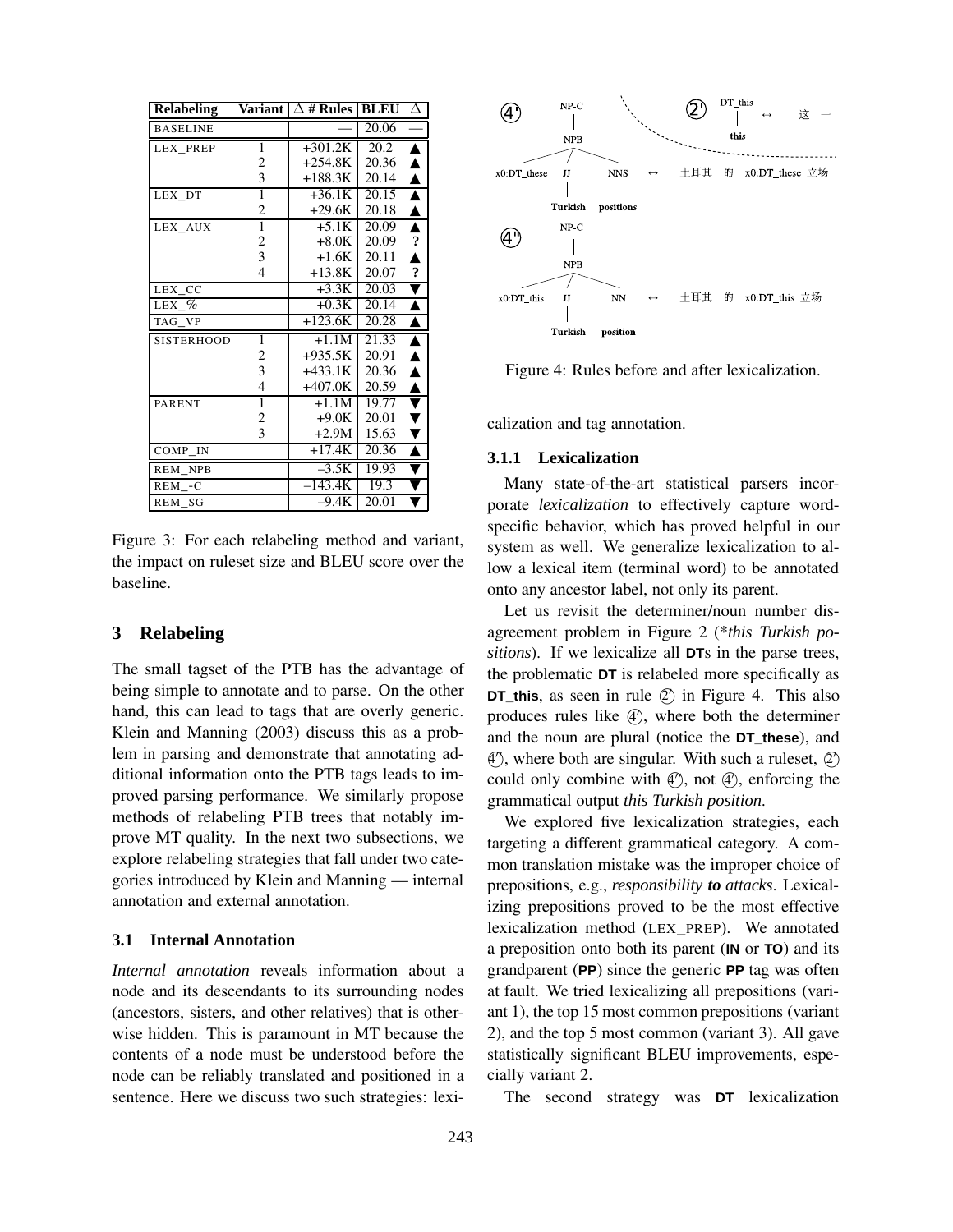(LEX\_DT), which we encountered previously in Figure 4. This addresses two features of Chinese that are problematic in translation to English: the infrequent use of articles and the lack of overt number indicators on nouns. We lexicalized these determiners: *the*, *a*, *an*, *this*, *that*, *these*, or *those*, and grouped together those with similar grammatical distributions (*a*/*an*, *this*/*that*, and *these*/*those*). Variant 1 included all the determiners mentioned above and variant 2 was restricted to *the* and *a*/*an* to focus only on articles. The second slightly improved on the first.

The third type was auxiliary lexicalization (LEX\_AUX), in which all forms of the verb *be* are annotated with **\_be**, and similarly with *do* and *have*. The PTB purposely eliminated such distinctions; here we seek to recover them. However, auxiliaries and verbs function very differently and thus cannot be treated identically. Klein and Manning (2003) make a similar proposal but omit *do*. Variants 1, 2, and 3, lexicalize *have*, *be*, and *do*, respectively. The third variant slightly outperformed the other variants, including variant 4, which combines all three.

The last two methods are drawn directly from Klein and Manning (2003). In **CC** lexicalization (LEX\_CC), both *but* and *&* are lexicalized since these two conjunctions are distributed very differently compared to other conjunctions. Though helpful in parsing, it proved detrimental in our system. In  $%$  lexicalization (LEX<sub>\_</sub>%), the percent sign (%) is given its own **PCT** tag rather than its typical **NN** tag, which gave a statistically significant BLEU increase.

#### **3.1.2 Tag Annotation**

In addition to propagating up a terminal word, we can also propagate up a nonterminal, which we call *tag annotation*. This partitions a grammatical category into more specific subcategories, but not as fine-grained as lexicalization. For example, a **VP** headed by a **VBG** can be tag-annotated as **VP\_VBG** to represent a progressive verb phrase.

Let us once again return to Figure 2 to address the auxiliary/verb tense disagreement error (\**has demonstrate*). The auxiliary *has* expects a **VP-C**, permitting the bare verb phrase *demonstrate* to be incorrectly used. However, if we tag-annotate all **VP-C**s, rule  $\circled{6}$  would be relabeled as **VP-C\_VB** in rule  $\circled{6}$ and rule  $\circled{T}$  as  $\circled{T}$  in Figure 5. Rule  $\circled{}$  can no longer



Figure 5: Rules before and after tag annotation.

join with  $\mathcal{O}$ , while the variant rule  $\mathcal{O}'$  can, which produces the grammatical result *has demonstrated*.

We noticed many wrong verb tense choices, e.g., gerunds and participles used as main sentence verbs. We resolved this by tag-annotating every **VP** and **VP-C** with its head verb (TAG\_VP). Note that we group **VBZ** and **VBP** together since they have very similar grammatical distributions and differ only by number. This strategy gave a healthy BLEU improvement.

## **3.2 External Annotation**

In addition to passing information from inside a node to the outside, we can pass information from the external environment into the node through *external annotation*. This allows us to make translation decisions based on the context in which a word or phrase is found. In this subsection, we look at three such methods: sisterhood annotation, parent annotation, and complement annotation.

## **3.2.1 Sisterhood Annotation**

The single most effective relabeling scheme we tried was *sisterhood annotation*. We annotate each nonterminal with **#L** if it has any sisters to the left, **#R** if any to the right, **#LR** if on both sides, and nothing if it has no sisters. This distinguishes between words that tend to fall on the left or right border of a constituent (often head words, like **NN#L** in an **NP** or **IN#R** in a **PP**), in the middle of a constituent (often modifiers, like **JJ#LR** in an **NP**), or by themselves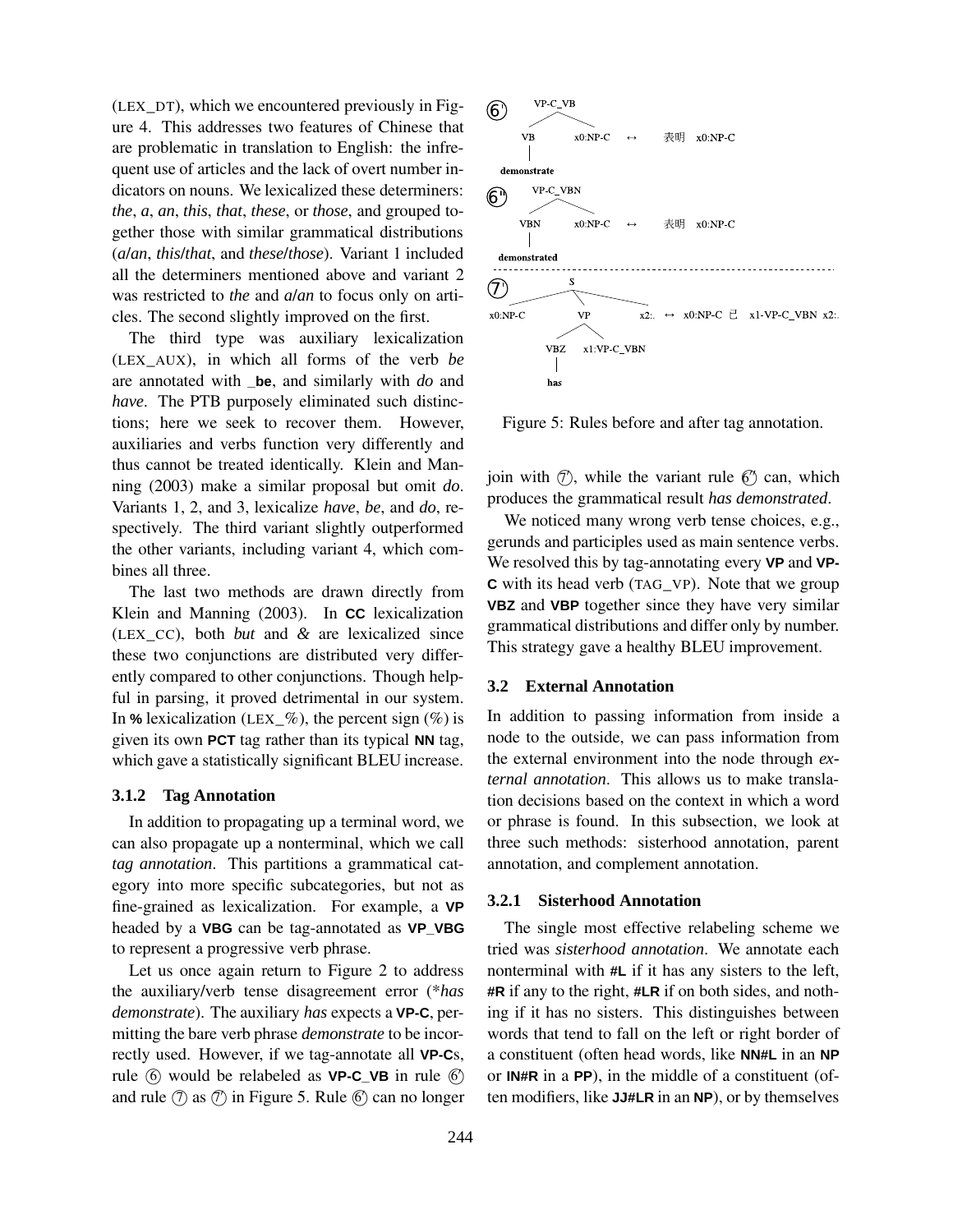

Figure 6: A bad translation fixable by sisterhood or parent annotation.

(often particles and pronouns, like **RP** and **PRP**). In our outputs, we frequently find words used in positions where they should be disallowed or disfavored.

Figure 6 presents a derivation that leads to the ungrammatical output \**deeply love she*. The subject pronoun *she* is incorrectly preferred over the object form *her* because the most popular **NP-C** translation for 她 is *she*. We can sidestep this mistake through sisterhood-annotation, which yields the relabeled rules  $\circled{S}$  and  $\circled{4}$  in Figure 7. Rule  $\circled{4}$  expects an **NP-C** on the right border of the constituent (**NP-C#L**). Since *she* never occurs in this position in the PTB, it should never be sisterhood-annotated as an **NP-C#L**. It does occur with sisters to the right, which gives the **NP-C#R** rule  $\circled{?}$ . The object **NP-C** *her*, on the other hand, is frequently rightmost in a constituent, which is reflected in the **NP-C#L** rule  $\mathcal{C}'$ . Using this rule with rule  $\textcircled{4}$  gives the desired result *deeply love her*.

We experimented with four sisterhood annotation (SISTERHOOD) variants of decreasing complexity. The first was described above, which includes rightmost (**#L**), leftmost (**#R**), middle (**#LR**), and alone (no annotation). Variant 2 omitted **#LR**, variant 3 kept only **#LR**, and variant 4 only annotated nodes without sisters. Variants 1 and 2 produced the largest gains from relabeling: 1.27 and 0.85 BLEU points, respectively.



Figure 7: Rules before and after sisterhood annotation.



Figure 8: Rules before and after parent annotation.

## **3.2.2 Parent Annotation**

Another common relabeling method in parsing is *parent annotation* (Johnson, 1998), in which a node is annotated with its parent's label. Typically, this is done only to nonterminals, but Klein and Manning (2003) found that annotating preterminals as well was highly effective. It seemed likely that such contextual information could also benefit MT.

Let us tackle the bad output from Figure 6 with parent annotation. In Figure 8, rule  $(4)$  is relabeled as rule  $\textcircled{4}$  and expects an **NP-C<sup>^</sup>VP**, i.e., an **NP-C** with a **VP** parent. In the PTB, we observe that the **NP-C** *she* never has a **VP** parent, while *her* does. In fact, the most popular parent for the **NP-C** *her* is **VP**, while the most popular parent for *she* is **S**. Rule 3 is relabeled as the **NP-C<sup>o</sup>S** rule  $\textcircled{3}$  and *her* is expressed as the **NP-C°VP** rule  $\mathcal{O}'$ . Only rule  $\mathcal{O}'$  can partner with rule  $\mathcal{O}'$ , which produces the correct output *deeply love her*.

We tested three variants of parent annotation (PARENT): (1) all nonterminals are parentannotated, (2) only **S** nodes are parent-annotated, and (3) all nonterminals are parent- and grandparentannotated (the annotation of a node's parent's parent). The first and third variants yielded the largest ruleset sizes of all relabeling methods. The second variant was restricted only to **S** to capture the difference between top-level clauses (**SˆTOP**) and em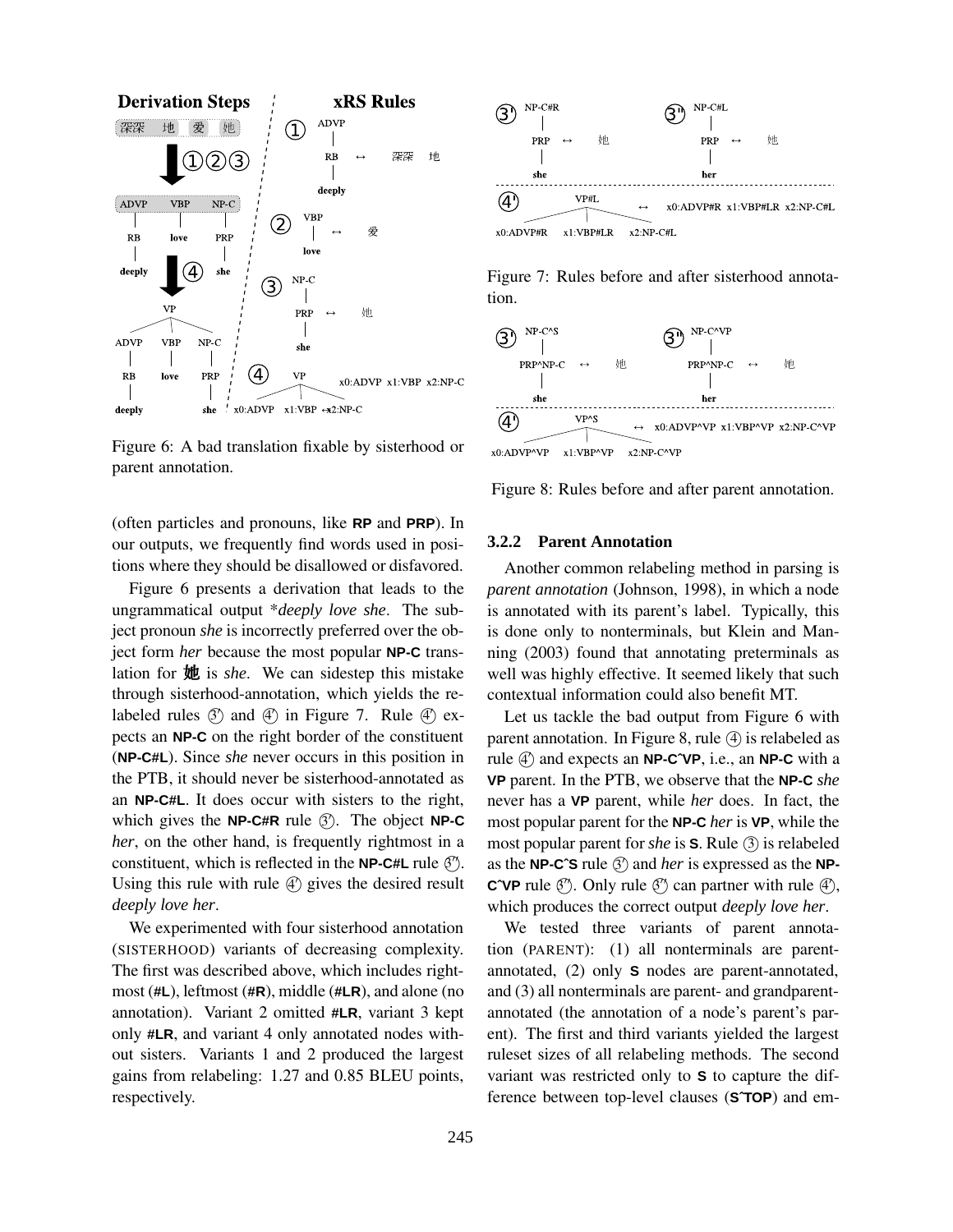bedded clauses (like **SˆS-C**). Unfortunately, all three variants turned out to be harmful in terms of BLEU.

## **3.2.3 Complement Annotation**

In addition to a node's parent, we can also annotate a node's complement. This captures the fact that words have a preference of taking certain complements over others. For instance, 96% of cases where the **IN** *of* takes one complement in the PTB, it takes **NP-C**. On the other hand, *although* never takes **NP-C** but takes **S-C** 99% of the time.

Consider the derivation in Figure 9 that results in the bad output \**postponed out May 6*. The **IN** *out* is incorrectly allowed despite the fact that it almost never takes an **NP-C** complement (0.6% of cases in the PTB). A way to restrict this is to annotate the **IN**'s complement. Complement-annotated versions of rules  $(2)$  and  $(3)$  are given in Figure 10. Rule 2 is relabeled as the **IN/PP-C** rule 2 <sup>0</sup> since **PP-C** is the most common complement for *out* (99% of the time). Since rule  $\mathcal{O}'$  expects an **IN/NP-C**, rule  $\mathcal{O}'$ is disqualified. The preposition *from* (rule  $\mathcal{Q}^{\gamma}$ ), on the other hand, frequently takes **NP-C** as complement (82% of the time). Combining rule  $\mathcal{Q}^{\gamma}$  with rule  $\mathcal{Q}$ ) ensures the correct output *postponed from May 6*.

Complement-annotating all **IN** tags with their complement if they had one and only one complement (COMP\_IN) gave a significant BLEU improvement with only a modest increase in ruleset size.

#### **3.3 Removal of Parser Annotations**

Many parsers, though trained on the PTB, do not preserve the original tagset. They may omit function tags (like **-TMP**), indices, and null/gap elements or add annotations to increase parsing accuracy and provide useful grammatical information. It is not obvious whether these modifications are helpful for MT, so we explore the effects of removing them.

The statistical parser we used makes three relabelings: (1) base **NP**s are relabeled as **NPB**, (2) argument nonterminals are suffixed with **-C**, and (3) subjectless sentences are relabeled from **S** to **SG**. We tried removing each annotation individually (REM\_NPB, REM\_-C, and REM\_SG), but doing so significantly dropped the BLEU score. This leads us to conclude these parser additions are helpful in MT.

![](_page_6_Figure_8.jpeg)

Figure 9: A bad translation fixable by complement annotation.

![](_page_6_Figure_10.jpeg)

Figure 10: Rules before and after complement annotation.

# **4 Evaluation**

To maximize the benefit of relabeling, we incorporated five of the most promising relabeling strategies into one additive system: LEX\_%, LEX\_DT variant